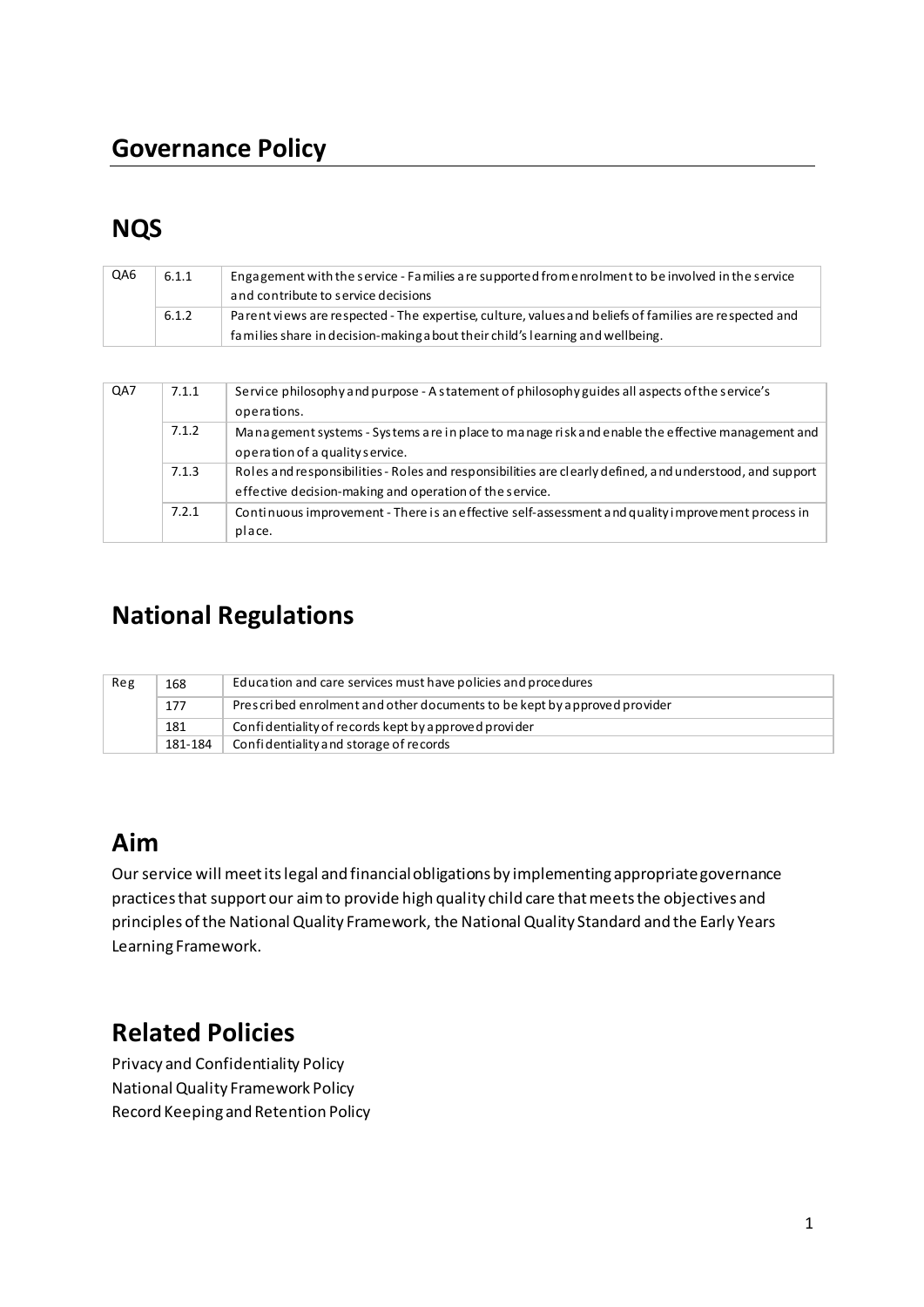## **Implementation**

### **Service Structure**

Our service has the following organisational structure.

The Approved Provider is: Young (2013) Pty Ltd

Elizabeth Alison Young & Anthony Donald Young

• The approved provider has a range of responsibilities prescribed in the Education and Care Services National Law and Regulations, including keeping accurate records and retaining them for specified timeframes.

Our approved provider is also responsible for:

- ensuring the financial viability of the service
- overseeing control and accountability systems
- supporting the Nominated Supervisor / responsible person/Certified Supervisors in their role and providing resources as appropriate for the effective running of the service.

Our Nominated Supervisor is: Elizabeth Young

The Nominated Supervisor is responsible for the day to day management of our service and has a range of responsibilities prescribed in the national law and regulations.

Our Certified Supervisors are: Ashleigh Vradis, Paige Cole, Jessica Ellix, Samantha Phillips & Sally Harvey

Our Educational Leader is: Jessica Ellix

Our Room Leaders are: Paige Cole, Jessica Ellix & Kathleen Wright

#### **Commitment to good governance**

Our service has adopted the following eight ASX Corporate Governance Principles and Recommendations, which we recognise as suitable for our Lay solid foundations for management and oversight.

#### *Management Principles*

To ensure our working relationships are characterised by open and respe ctful communication, accountability and trust our service adheres to the following management principles.

#### A. Management by Agreement

Nominated Supervisors and educators agree to produce outcomes together. Educators agree on their accountabilities and to work according to existing procedures and policies. Nominated Supervisors agree to provide educators with training, resources and support.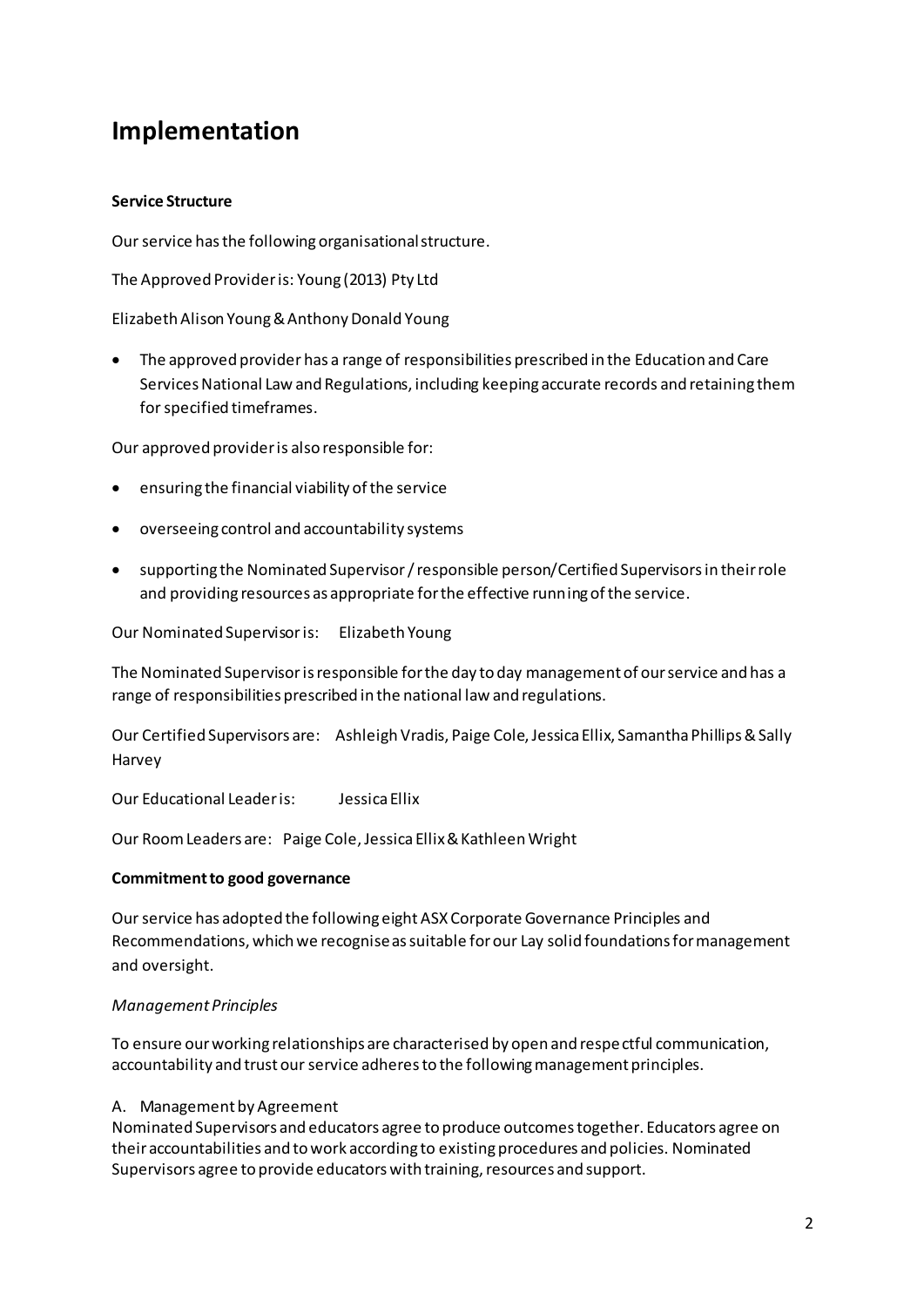### B. Management by Exception

Once a system is in place or the Nominated Supervisor and educators have agreed upon a course of action, the educator is accountable for identifying and reporting whenever something significant occurs that isn't part of the plan.

### C. Clearly Defined Reporting Relationships

Everyone in the Service has only one primary manager. This reduces confusion and increase accountability and transparency.

Information, requests, or delegations that would cause our educators/staff to take action or change the course of their actions will only come from the person to whom they report.

Our reporting relationships are:

- The Nominated Supervisor reports to the Approved Provider.
- The Centre Manager reports to the Nominated Supervisor
- The Certified Supervisor in day to day charge of the service reports to the Centre Manager
- Each Room Leader reports to the Centre Manager.
	- $\circ$  The Centre Manager has the authority to communicate information about the work and to direct the activities of the Room Leader.
- Educators in the room(s) report to the Room Leader

### D. Guidelines for Effective Delegation

Our service will:

- identify the work/result to delegate and to whom Educators/staff will not delegate responsibilities for which they are accountable or work/results that have been delegated to them with their agreement or work/results attached to someone else's position (unless that person has agreed).
- put the delegation in writing with a clear due date
- discuss the delegation with the educator/staff member whenever possible
- get the educator/staff member's agreement for example through signed job descriptions, signed delegation agreements.

The person who delegates remains accountable for making sure the right result is achieved.

#### E. Guidelines for Effective Regulation

Regulating work means monitoring, reviewing, and adjusting it to get the right result.

Our service will: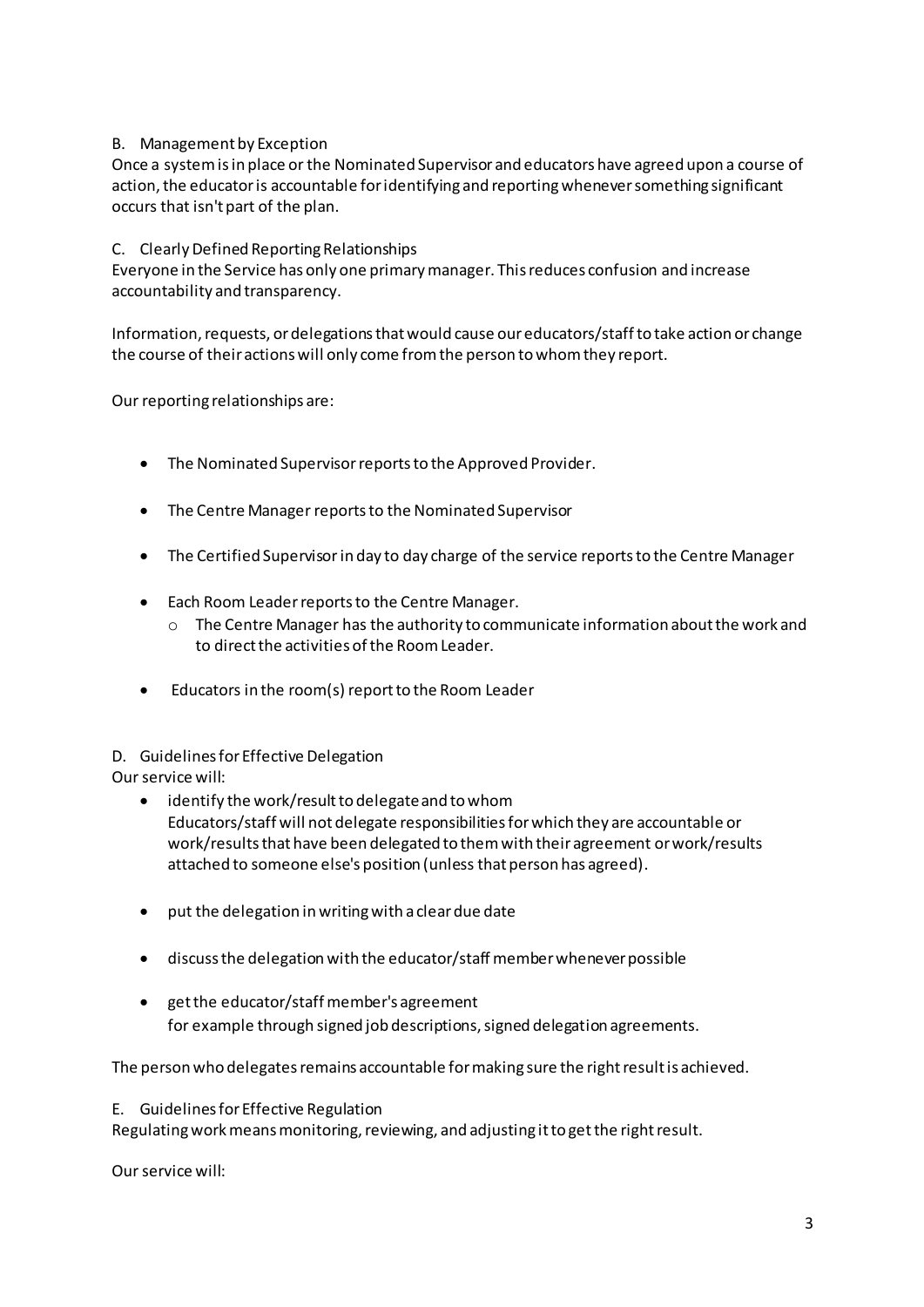- regularly review the work process
- give quick, clear, and direct feedback and instruction that is timely and specific
- communicate in writing
- avoid under-regulating, over-regulating and unnecessary meetings.
- 1. Structure the board/partnership/association/management team to add value

To comply with these principles to the best of our ability and to ensure we can discuss issues and (potential) changes to policies, procedures or the regulatory environment, we will schedule regular communication between all members of our management team through meetings, phone communication including SMS messaging, written communication such as letters, notices, and electronic communication including email, and a closed online messenger group.

2. Promote ethical and responsible decision-making

Our service will make decisions which are consistent with our policies, our obligations and requirements under the national education and care law and regulations, our approved learning framework (EYLF) and the ethical standards in our code of conduct.

3. Safeguard integrity in financial reporting

Our financial records will be completed/reviewed by an independent accountant /auditor.

4. Make timely and balanced disclosure

Unless there is a risk to the health, safety or wellbeing of a child enrolled at the service, our service will provide at least 14 days notice before making any change to a policy/procedure that may have a significant impact on our provision of education and care or a family's ability to utilise our service, including making any change that will affect the fees charged or the way fees are collected.

Our service will also:

- advise the regulatory authority of any required notifications including any change to the person designated as the Nominated Supervisor no later than 14 days after the change
- develop a Quality Improvement Plan that is completed regularly, available on request and ready for submission to the Regulatory Authority when requested.
- 5. Respect the rights of shareholders, parents, children

Our service will support and encourage the involvement of parents and families by:

- developing and implementing plans to ensure regular communication with families including advice about events, activities and policy updates
- enabling them to have access and provide input to reviews of policies and procedures
- providing space for private consultations
- providing and displaying a range of information about relevant issues